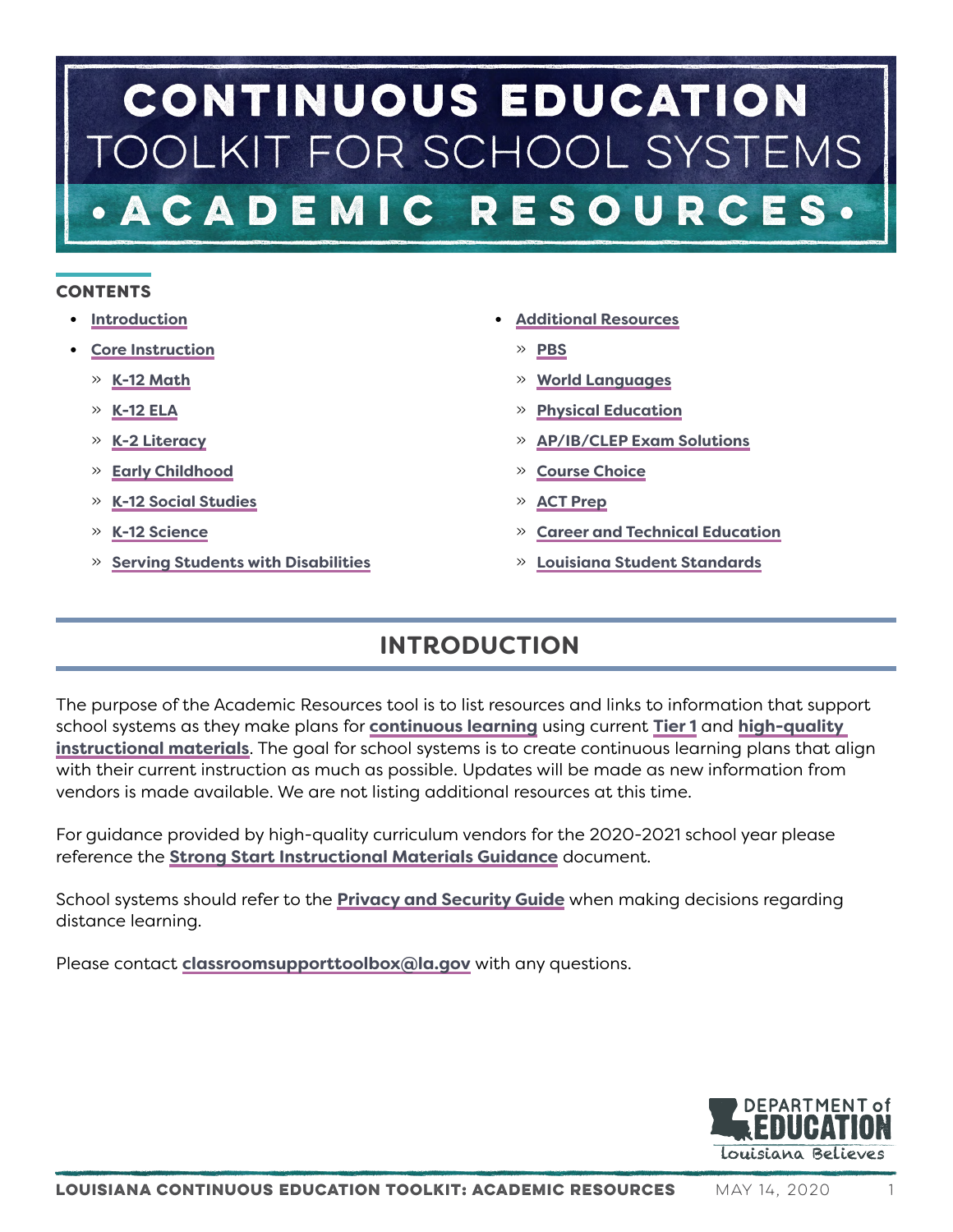# <span id="page-1-0"></span>**CORE INSTRUCTION**

| K-12 MATH                                                                      |                                                                                                                                                                                                                                                                                                                                                                                                                                                                                        |
|--------------------------------------------------------------------------------|----------------------------------------------------------------------------------------------------------------------------------------------------------------------------------------------------------------------------------------------------------------------------------------------------------------------------------------------------------------------------------------------------------------------------------------------------------------------------------------|
| <b>Curriculum/Grade Band</b>                                                   | <b>Guidance Information</b>                                                                                                                                                                                                                                                                                                                                                                                                                                                            |
| <b>Agile Mind</b><br>Middle School Math,<br>HS Math (6-8, HS)                  | The <b>Agile Mind</b> digital curriculum and supports can help schools maintain<br>the continuity of instruction through home-based learning. Teachers can<br>assign online lessons, practice items, and quizzes. Students can access all<br>Agile Mind tools on any computer or tablet and can complete assignments<br>on smartphones. For learning without a device, Student Activity Sheets can<br>be printed.                                                                      |
| <b>Carnegie</b><br>Carnegie Learning (Algebra I)                               | Carnegie learning is providing a free blend of physical and digital resources<br>to support at-home learning. This includes printable student lessons<br>and activities, videos of lesson content, and free access to Mathla, the<br>independent digital learning suite for students. Webinars and on-call support<br>are available for teachers to support distance learning during school closures.                                                                                  |
| <b>College Board</b><br>SpringBoard Math (HS)                                  | SpringBoard is offering <i>guidance and resources</i> to support virtual learning<br>through the Community Tile within the SpringBoard Digital site. This<br>includes customizable directions for students and parents for accessing and<br>navigating SpringBoard digital.                                                                                                                                                                                                            |
| <b>Curriculum Associates</b><br>Ready La Math (K-8)                            | For schools using the Ready Math curriculum, teachers can assign virtual<br>lessons and assignments to support distance learning during school closures.<br>Printable at-home activity packs designed to reinforce key concepts for grades<br>K-8 are available. Additionally, webinars and open office hours via go-to-<br>meeting have been made available to best assist teachers utilizing i-Ready to<br>support at-home learning. Contact <b>bboyet@cainc.com</b> for information |
| <b>Geometry Common Core</b>                                                    | Patterson Geometry Common Core videos provide unit objective overviews<br>for teachers and worksheet support for students that can be used during<br>distance learning. Curriculum materials can be printed or posted to a<br>teacher site for student access.                                                                                                                                                                                                                         |
| <b>Great Minds</b><br>Eureka Math (K-12)                                       | Great Minds is releasing recorded <i>daily video lessons</i> and support materials,<br>organized by grade and module and viewable on any device for easy access<br>by teachers, parents, and students. Printable materials for modules at all<br>grade levels are available for free access.                                                                                                                                                                                           |
| <b>Open Up Resources</b><br>Open Up Math (6-8)                                 | To support teachers, students, and families during school closures, Open Up<br>Math is providing suggested resources, virtual town halls, and a form link for<br>educators in need of additional support.                                                                                                                                                                                                                                                                              |
| <b>IM: Kendall Hunt</b><br><b>Illustrative Mathematics</b><br>(6-8, Algebra I) | <b>Illustrative Math</b> is providing resources and guidance for supporting<br>distance learning for teachers and parents. Kendall Hunt will give access<br>free of charge to the Illustrative Math curriculum through the Flourish online<br>platform and to the CAS digital online assessment system. Reach out to<br>Kendall Hunt (ekoppes@kendallhunt.com) to obtain access.                                                                                                       |
| <b>IM: LearnZillion</b><br>Illustrative Mathematics (6-8)                      | During school closures, LearnZillion is providing free access to their<br>Illustrative Math digital lessons and practice. Teachers can assign lessons to<br>track student progress, or students/parents can access them independently.                                                                                                                                                                                                                                                 |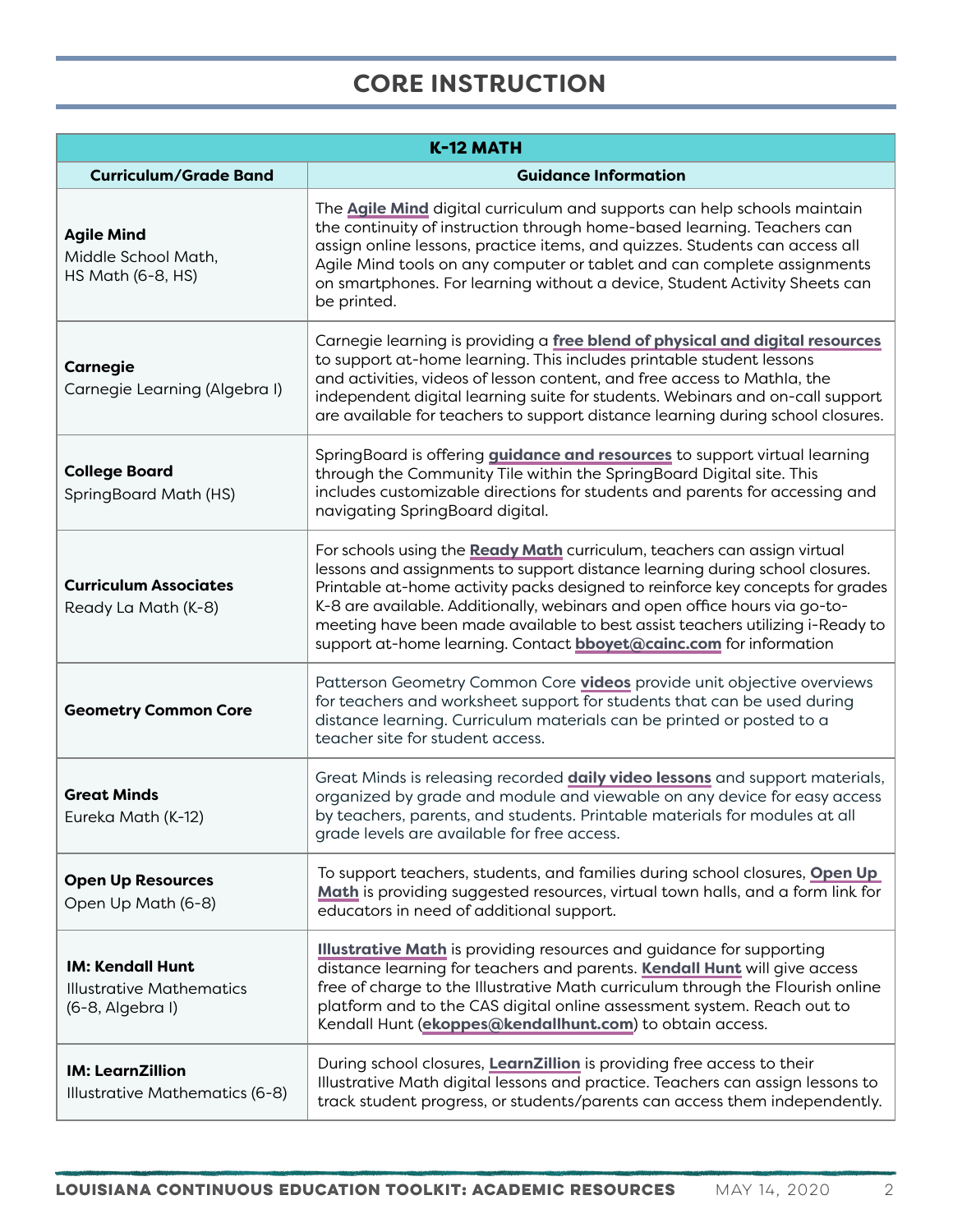<span id="page-2-0"></span>

| K-12 MATH                                                                   |                                                                                                                                                                                                                                                                                                                                                                                                                                                                                                                                           |
|-----------------------------------------------------------------------------|-------------------------------------------------------------------------------------------------------------------------------------------------------------------------------------------------------------------------------------------------------------------------------------------------------------------------------------------------------------------------------------------------------------------------------------------------------------------------------------------------------------------------------------------|
| <b>Curriculum/Grade Band</b>                                                | <b>Guidance Information</b>                                                                                                                                                                                                                                                                                                                                                                                                                                                                                                               |
| <b>IM: McGraw Hill</b><br>Illustrative Mathematics (6-8)                    | McGraw Hill is providing a collection of resources that will help you navigate<br>and reacquaint yourself with the digital products and platforms.                                                                                                                                                                                                                                                                                                                                                                                        |
| <b>JUMP Math</b><br>Jump Math (K-8)                                         | <b>JUMP Math</b> has developed End of Year Teacher Packs and Adjusted Pacing<br>Schedules for grades K-8. Teachers and administrators are encouraged to<br>contact their Outreach Manager for any additional support if they cannot<br>access their student AP books or digital lesson slides. If you do not know who<br>your Outreach Manager is, email <i>info@jumpmath.org</i> .                                                                                                                                                       |
| <b>Pearson/Savvas Learning</b><br>enVision (Algebra I)                      | Schools using the <b>Pearson enVisi-on curriculum</b> can assign digital lessons<br>through Realize. Pearson has developed a parent/student walkthrough<br>video to support at home learning in the digital environment.                                                                                                                                                                                                                                                                                                                  |
| <b>The Math Learning Center</b><br>Bridges in Math, Number<br>Corners (K-5) | The Math Learning Center offers guidance for distance learning through<br>a family support webpage, the MCL digital app, and free lessons and<br>publications.                                                                                                                                                                                                                                                                                                                                                                            |
| Zearn<br>Zearn Math (K-5)                                                   | Zearn Math can be used as a distance learning resource to help students<br>continue their math learning. Kids, teachers, parents, and caregivers can<br>access the entire K-5 curriculum - including 400 hours of digital lessons<br>with on-screen teachers and supportive remediation - at no cost during this<br>time. For student work without a device, problem sets and homework can be<br>downloaded and printed for each Mission.<br>Zearn has released Louisiana Guidance to support planning for the 2019-<br>2020 school year. |
|                                                                             |                                                                                                                                                                                                                                                                                                                                                                                                                                                                                                                                           |

| <b>K-12 ELA</b>                                            |                                                                                                                                                                                                                                                                                                                                   |
|------------------------------------------------------------|-----------------------------------------------------------------------------------------------------------------------------------------------------------------------------------------------------------------------------------------------------------------------------------------------------------------------------------|
| <b>Curriculum/Grade Band</b>                               | <b>Guidance Information</b>                                                                                                                                                                                                                                                                                                       |
| <b>American Reading Company</b><br>ARC Core, IRLA (K-2)    | ARC is offering virtual PD and is contacting each partner school to provide<br>a plan and offer assistance.                                                                                                                                                                                                                       |
| <b>Amplify</b><br>Core Knowledge, CKLA (K-5)               | Amplify has released <i>guidance</i> as well as examples of parent letters,<br>guidance to teachers, and some items which are printable for a limited time.                                                                                                                                                                       |
| <b>Great Minds</b><br>Wit & Wisdom (3-8)                   | Great Minds is releasing recorded <b>daily video lessons</b> and support<br>materials, organized by grade and module and viewable on any device for<br>easy access by teachers, parents, and students. Materials for modules at<br>all grade levels are available for free access.                                                |
| <b>Houghton Mifflin Harcourt</b><br>HMH Collections (9-12) | HMH has released information and resources to help teachers continue<br>teaching and learning during school closures.                                                                                                                                                                                                             |
| <b>LDOE</b><br>Louisiana Guidebooks (3-12)                 | LDOE has created distance learning guidance to address school systems<br>needs with options for digital, print, and blended learning.<br>• If students have access to all ELA Guidebooks texts, follow this <i>quidance</i> .<br>If students do not have access to all ELA Guidebook texts, follow this<br>$\bullet$<br>guidance. |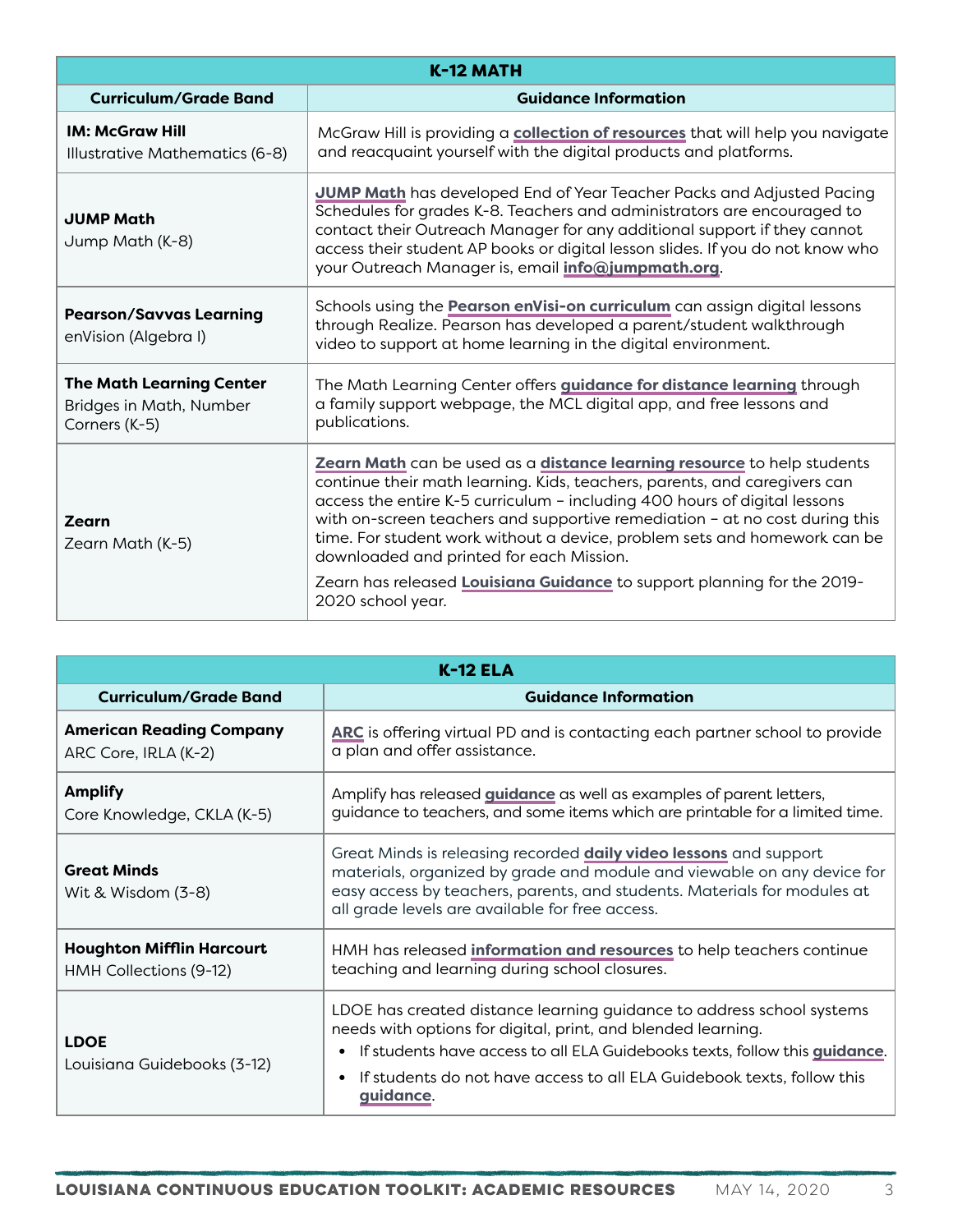<span id="page-3-0"></span>

| <b>K-12 ELA</b>                                               |                                                                                                                                                                                                                                                     |
|---------------------------------------------------------------|-----------------------------------------------------------------------------------------------------------------------------------------------------------------------------------------------------------------------------------------------------|
| <b>Curriculum/Grade Band</b>                                  | <b>Guidance Information</b>                                                                                                                                                                                                                         |
| LearnZillion<br>$EL(K-5)$                                     | During school closures, LearnZillion is opening access to the EL digital<br>lessons and practice. Teachers can assign lessons or students/parents can<br>access them independently.                                                                 |
| LearnZillion<br>Guidebooks (6-8)                              | During school closures, LearnZillion is opening access to the Guidebooks<br>digital lessons and practice. Teachers can assign lessons or students/<br>parents can access them independently. See also LDOE Louisiana<br>Guidebooks (3-12) Guidance. |
| Open Up<br>$EL(K-5)$<br>Bookworms (2)                         | Open Up has released curriculum-specific resources as well as curriculum-<br>specific virtual town halls and a form link for educators in need of support<br>who anticipate their school(s) will be closed for more than two weeks.                 |
| <b>Pearson Education</b><br><b>MyPerspectives</b><br>$(6-12)$ | Pearson has released <b>Coronavirus Readiness Resources</b> to help school<br>systems prepare for distance learning.                                                                                                                                |

<span id="page-3-1"></span>

| <b>K-2 LITERACY</b>                                                                                                                                           |                                                                                                                                                                                                                                        |  |
|---------------------------------------------------------------------------------------------------------------------------------------------------------------|----------------------------------------------------------------------------------------------------------------------------------------------------------------------------------------------------------------------------------------|--|
|                                                                                                                                                               | The Center for Development and Learning                                                                                                                                                                                                |  |
| <b>Resource</b>                                                                                                                                               | <b>Guidance information</b>                                                                                                                                                                                                            |  |
| The Center for Development and<br><b>Learning Video Series:</b><br>Science of Reading Mini Lessons with<br>Alana Mangham, Literacy and Learning<br>Specialist | CDL will create short, practical videos for parents/teachers<br>around the Science of Reading. These videos are meant to provide<br>information on the science of reading along with ideas or links to<br>support children in reading. |  |
| The Center for Development and<br><b>Learning Video Series</b><br>Coming Soon                                                                                 | CDL will create short, practical videos for parents/teachers around<br>Literacy. These videos are meant to provide information around<br>language and literacy along with ideas or links to support children<br>in reading.            |  |
| The Center for Development and<br><b>Learning Video Series</b><br>Coming Soon                                                                                 | CDL will create short, practical videos for parents/teachers around<br>family time and weekend fun.                                                                                                                                    |  |

| <b>K-2 LITERACY</b>                                             |                                                                                                                                                                              |
|-----------------------------------------------------------------|------------------------------------------------------------------------------------------------------------------------------------------------------------------------------|
| <b>Online Resources</b>                                         |                                                                                                                                                                              |
| <b>Resource</b>                                                 | <b>Guidance Information</b>                                                                                                                                                  |
| <b>Unite for Literacy</b><br><b>Online Emergent Readers</b>     | Unite for Literacy provides free digital access to picture books,<br>including a variety of fiction and informational, for students to read<br>or the option of a narration. |
| <b>Improving Literacy.Org</b><br><b>Implementation Toolkits</b> | This <b>toolkit</b> helps parents, families, schools, and districts understand<br>implementing recommended literacy practices.                                               |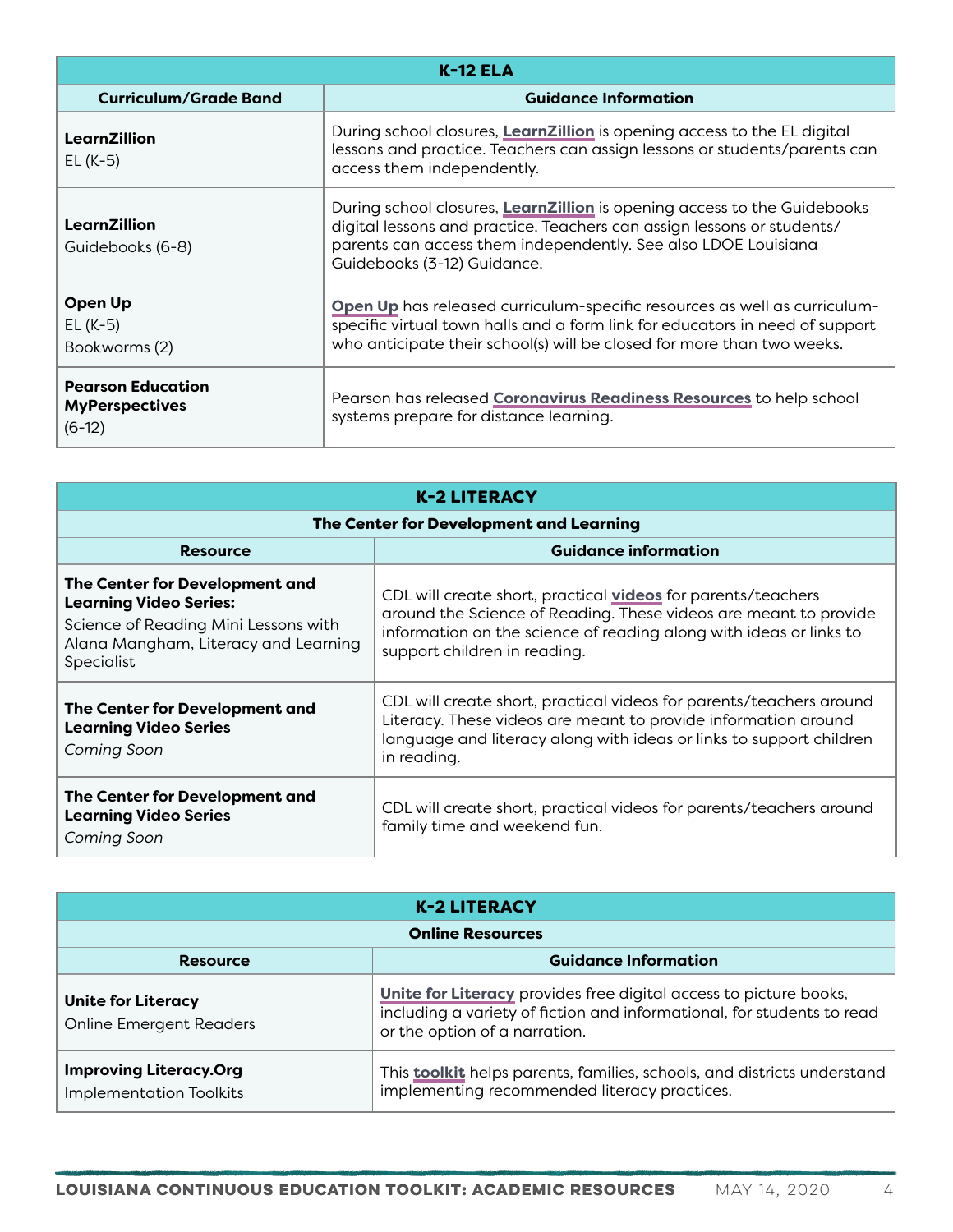| <b>K-2 LITERACY</b>                                                |                                                                                                                                                                                                                                                                                                                                                                                                                                                                                                                                                            |
|--------------------------------------------------------------------|------------------------------------------------------------------------------------------------------------------------------------------------------------------------------------------------------------------------------------------------------------------------------------------------------------------------------------------------------------------------------------------------------------------------------------------------------------------------------------------------------------------------------------------------------------|
| <b>Online Resources</b>                                            |                                                                                                                                                                                                                                                                                                                                                                                                                                                                                                                                                            |
| <b>Resource</b>                                                    | <b>Guidance Information</b>                                                                                                                                                                                                                                                                                                                                                                                                                                                                                                                                |
| <b>National Institute for Literacy</b><br>A Child Becomes a Reader | National Institute for Literacy provides this <i>guide</i> for parents and<br>families for students in grades K-3.                                                                                                                                                                                                                                                                                                                                                                                                                                         |
| Teachstone<br><b>CLASS®</b>                                        | Teachstone, creator of <b>CLASS</b> ®, has resources for early childhood<br>educators and families to promote interactions and support child<br>learning during COVID-19. Blog posts, webinars, and downloadable<br>resources are available for families and educators to learn about<br>the importance of interactions, plan activities for children, and<br>incorporate CLASS® concepts into daily routines. The CLASS® at<br>Home is another resource for families explaining what domain<br>interactions look like at home and the importance of each. |

# K-2 LITERACY WEEKLY SUPPORT TOOLKIT FOR STUDENTS AND FAMILIES

Parents and families play an important role in shaping the way children view learning. Continued learning and academic growth are critical components of student well-being. The Department aims to provide literacy guidance specifically focused on the early grades (K-2) since this is a critical developmental period that requires differentiated support.

As families support their children through continuous learning, it is helpful to remember a few key principles from child development that apply to children in early learning grades.

- **•** Build and Maintain Routine and Structure
- **•** Focus on Relationships and Social-Emotional Development
- **•** Find Authentic Opportunities for Meaningful Learning
- **•** Emphasize Active, Experiential Learning

This **[toolkit](https://www.louisianabelieves.com/docs/default-source/covid-19-resources/k-2-literacy-weekly-support.pdf)** will help you have a better understanding of how your child learns to read. It will also provide practical activities you can use throughout the day to work with your child at home. These activities are only suggestions should you not have other resources available from your school system.

<span id="page-4-0"></span>

| <b>EARLY CHILDHOOD</b>                                                                       |                                                                                                                                                                                                                                                                                      |
|----------------------------------------------------------------------------------------------|--------------------------------------------------------------------------------------------------------------------------------------------------------------------------------------------------------------------------------------------------------------------------------------|
| <b>Curriculum/Grade Band</b>                                                                 | <b>Guidance Information</b>                                                                                                                                                                                                                                                          |
| <b>Children's Literacy Initiative</b><br><b>Blueprint for Early Literacy</b><br>$(Ages 3-4)$ | On April 6, Children's Literacy Initiative will launch a new edition of<br>Blueprint for Early Learning as a free digital download. Developed<br>for Pre-K classroom use, families are also welcome to access this new<br>comprehensive Pre-K curriculum as a free digital download. |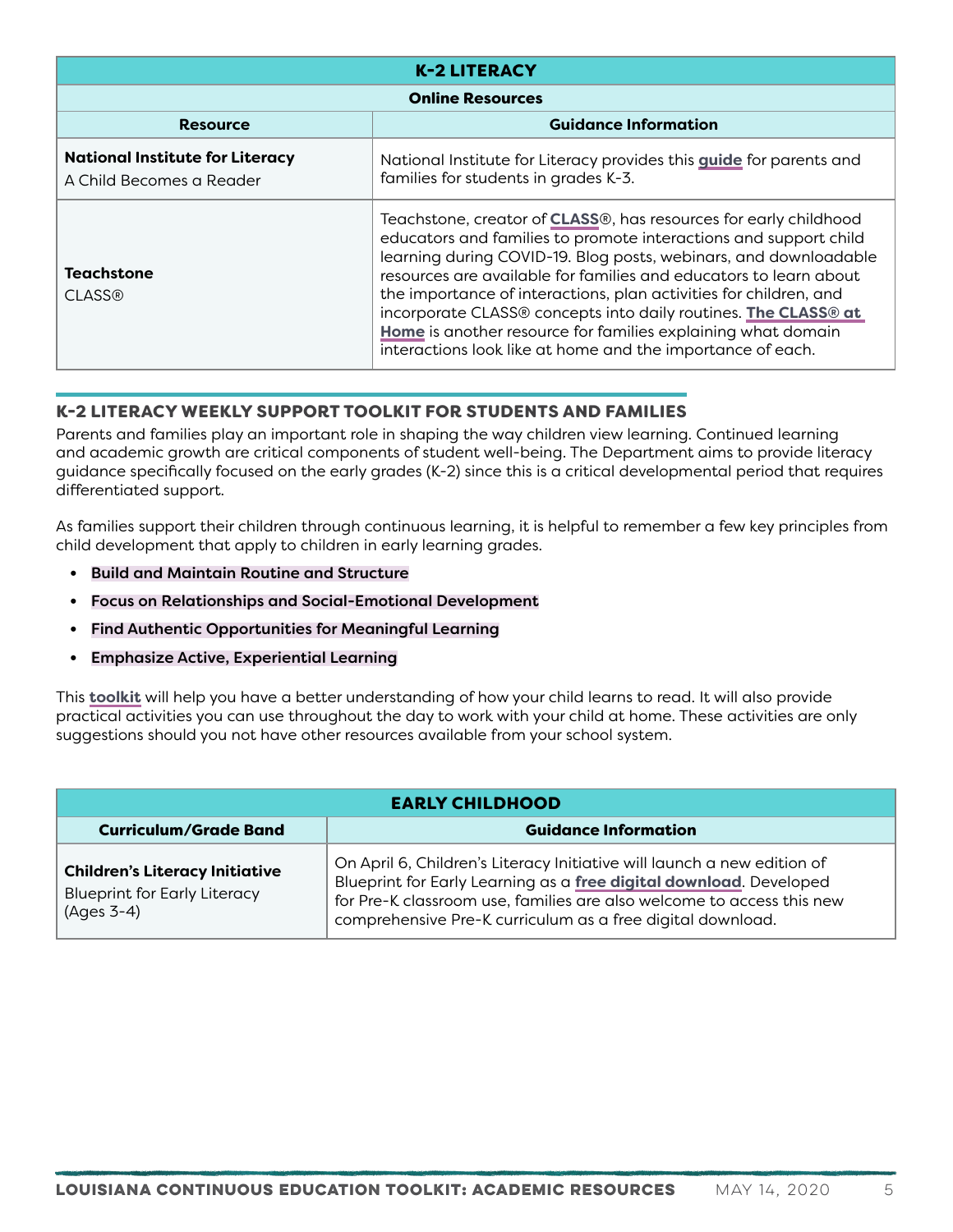| <b>EARLY CHILDHOOD</b>                                                                                                                                      |                                                                                                                                                                                                                                                                                                                                                                                                                                                                                                                                                                                                                                                                                                                                                                                                                                                                                                                                                                                                                                                                                                                                                                                                                                                                                           |
|-------------------------------------------------------------------------------------------------------------------------------------------------------------|-------------------------------------------------------------------------------------------------------------------------------------------------------------------------------------------------------------------------------------------------------------------------------------------------------------------------------------------------------------------------------------------------------------------------------------------------------------------------------------------------------------------------------------------------------------------------------------------------------------------------------------------------------------------------------------------------------------------------------------------------------------------------------------------------------------------------------------------------------------------------------------------------------------------------------------------------------------------------------------------------------------------------------------------------------------------------------------------------------------------------------------------------------------------------------------------------------------------------------------------------------------------------------------------|
| <b>Curriculum/Grade Band</b>                                                                                                                                | <b>Guidance Information</b>                                                                                                                                                                                                                                                                                                                                                                                                                                                                                                                                                                                                                                                                                                                                                                                                                                                                                                                                                                                                                                                                                                                                                                                                                                                               |
| <b>Frog Street Press</b><br>Frog Street Pre-K; Frog Street<br>Threes; Frog, ECE<br>$(Ages O-4)$                                                             | Frog Street for Young Learners offers access to over 250 English and<br>Spanish electronic books, activities and songs from the Frog Street<br>"Empowering Families" and "Sing & Read" collections. Access to these<br>collections is FREE during school closures due to COVID-19.                                                                                                                                                                                                                                                                                                                                                                                                                                                                                                                                                                                                                                                                                                                                                                                                                                                                                                                                                                                                        |
|                                                                                                                                                             | Frog Street's partner, Education technology provider Age of Learning, is<br>offering families at schools and centers affected by closure free at-home<br>access to research-proven learning resources.<br>ABCmouse.com® Early Learning Academy is a comprehensive,<br>$\bullet$<br>research-validated curriculum for children 2-8. Visit www.ABCmouse.<br>com/redeem and use the access code SCHOOL3673.<br>ReadingIQ® is a digital library and literacy platform for children 2-12<br>designed by reading experts to improve literacy skills. Visit www.<br>ReadingIQ.com/redeem and use the access code SCHOOL3673.<br>See step-by-step directions.<br>٠<br>Questions can be sent to support@aofl.com.                                                                                                                                                                                                                                                                                                                                                                                                                                                                                                                                                                                  |
| <b>Houghton Mifflin Harcourt</b><br>Big Day for Pre-K (Ages 3-4)                                                                                            | Houghton Mifflin Harcourt has released information and resources to<br>help teachers continue teaching and learning during school closures.                                                                                                                                                                                                                                                                                                                                                                                                                                                                                                                                                                                                                                                                                                                                                                                                                                                                                                                                                                                                                                                                                                                                               |
| <b>KinderCare Education, LLC</b><br>Early Foundations Infant-Toddler<br>(Ages 0-3)                                                                          | KinderCare offers various resources to support families in their content<br>hub, such as At-Home Learning Activities for Babies and Toddlers.                                                                                                                                                                                                                                                                                                                                                                                                                                                                                                                                                                                                                                                                                                                                                                                                                                                                                                                                                                                                                                                                                                                                             |
| <b>Robert-Leslie Publishing</b><br>InvestiGators Club Preschool (Ages<br>3-4); Little InvestiGators (Ages 0-3)                                              | Dilly's Tree House Family Engagement Program is part of the InvestiGator<br>Club family of programs/products. The KIDS TAB of this website has some<br>free activities and songs for parents and children at home.                                                                                                                                                                                                                                                                                                                                                                                                                                                                                                                                                                                                                                                                                                                                                                                                                                                                                                                                                                                                                                                                        |
| <b>Teaching Strategies, LLC</b><br>The Creative Curriculum for<br>Infants, Toddlers & Twos, 3rd<br>Ed.; The Creative Curriculum for<br>Preschool (Ages 0-4) | All Teaching Strategies GOLD® teachers now have access to The Creative<br>Curriculum®, Digital Resources at no additional cost through June 30.<br>These resources include:<br>• The full digital library of LearningGames® and can share those<br>digitally with families<br>The full digital library of Intentional Teaching Experiences™ to use as<br>inspiration and guidance in creating activities for families to do at home<br>The full digital library of Mighty Minutes®, available through the free<br>mobile app, to use as inspiration and guidance in creating activities<br>for families to do at home<br>Pre-populated weekly plans from Preschool Teaching Guides and/or a<br>library of supporting strategies for each routine for infants, toddlers & twos<br>The ability to share out a weekly plan with families digitally that has<br>activity ideas curated from the full digital library of resources<br>More information can be found in Teaching Strategies' press release and<br>YouTube video.<br>In addition, Teaching Strategies has created "Classroom Connect,"<br>a library for early childhood educators, to provide free content,<br>encouragement, information and tips to customize support for children<br>and families to extend learning at home. |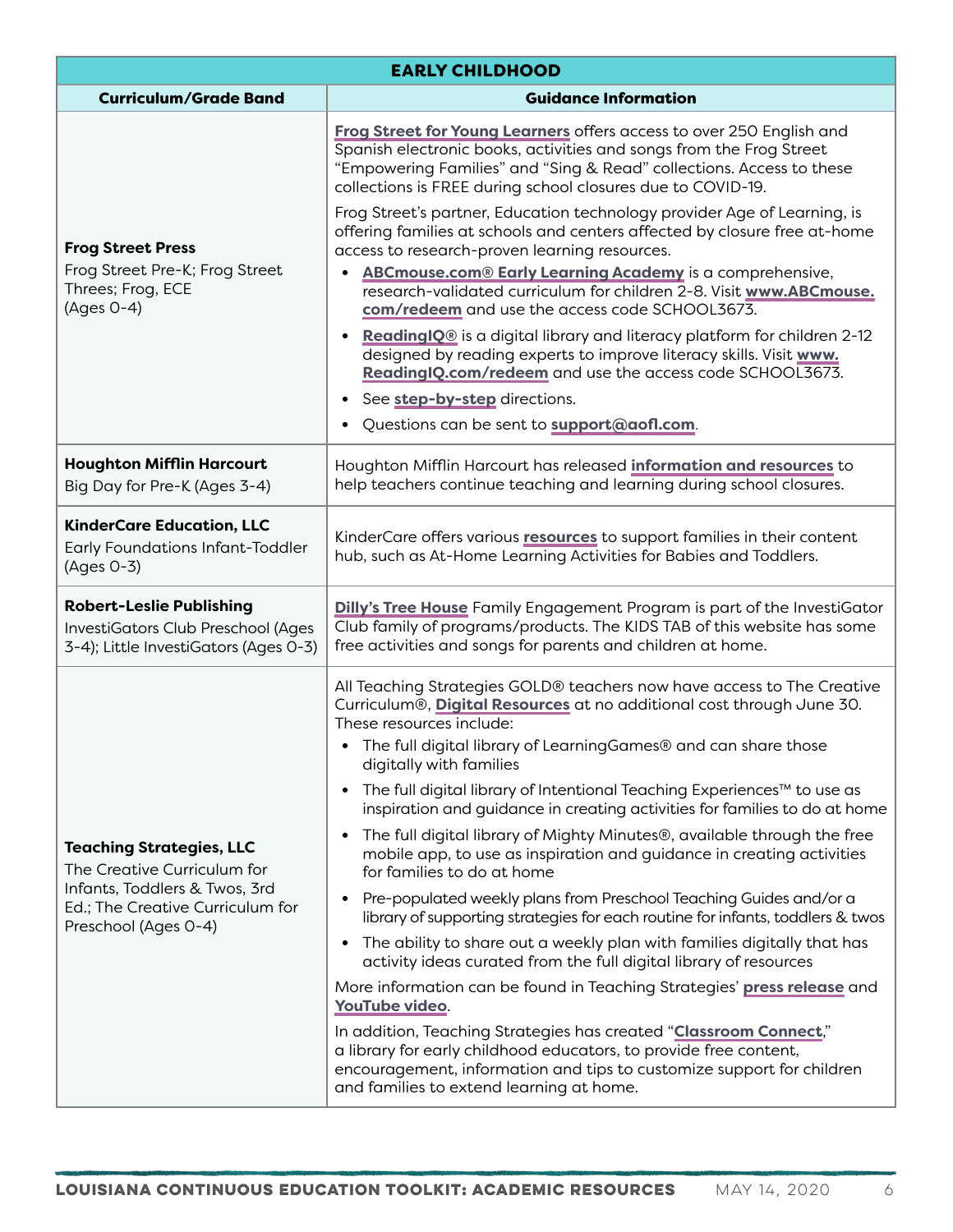| <b>EARLY CHILDHOOD</b>             |                                                                                                                                                                                                                                                                                                                                                                                                                                                                                                                                                        |
|------------------------------------|--------------------------------------------------------------------------------------------------------------------------------------------------------------------------------------------------------------------------------------------------------------------------------------------------------------------------------------------------------------------------------------------------------------------------------------------------------------------------------------------------------------------------------------------------------|
| <b>Curriculum/Grade Band</b>       | <b>Guidance Information</b>                                                                                                                                                                                                                                                                                                                                                                                                                                                                                                                            |
| <b>Teachstone</b><br><b>CLASS®</b> | Teachstone, creator of CLASS®, has <b>resources</b> for early childhood educators<br>and families to promote interactions and support child learning during<br>COVID-19. Blog posts, webinars, and downloadable resources are available<br>for families and educators to learn about the importance of interactions,<br>plan activities for children, and incorporate CLASS® concepts into daily<br>routines. The CLASS® at Home is another resource for families explaining<br>what domain interactions look like at home and the importance of each. |

### GUIDANCE FOR EARLY LEARNING AT HOME

The LDOE has released a **[toolkit](https://www.louisianabelieves.com/docs/default-source/covid-19-resources/louisiana-continuous-education-toolkit---guidance-for-early-learning-at-home.pdf)** designed to support families as they guide their young children through continuous learning, it is helpful to remember a few key principles from child development that apply to children in early care and learning.

- **•** Build and Maintain Routine and Structure
- **•** Focus on Relationships and Social-Emotional Development
- **•** Find Authentic Opportunities for Meaningful Learning
- **•** Emphasize Active, Experiential Learning

The **[toolkit](https://www.louisianabelieves.com/docs/default-source/covid-19-resources/louisiana-continuous-education-toolkit---guidance-for-early-learning-at-home.pdf)** helps families have a better understanding of how to support a child's development and learning. It also provides practical activities that can be used throughout the day to work with a child at home. These activities are only suggestions should families not have other resources available from their school system.

#### STANDARDS AND DEVELOPMENT

- **• [Louisiana's Birth to Five Early Learning & Development Standards \(ELDS\)](https://www.louisianabelieves.com/docs/default-source/academic-standards/early-childhood---birth-to-five-standards.pdf?sfvrsn=6)** describes the particular skills and abilities that children need to develop to be successful and provide ideas for fostering their development.
- **• [The National Association for the Education of Young Children \(NAEYC\)](https://www.naeyc.org/our-work/for-families)** offers research-based resources, tips, and ideas for families—from child development to reading, writing, music, math, and more!

#### TEXT SERVICES

Several programs are available to offer tips and resources for families that support early learning through text messages. Message and data rates apply.

- **• [Bright by Text](https://www.lpb.org/education/home/bbt)** provides quality information and trusted resources to families of children prenatal to age eight partnering with LPB. Text: LPB to 274448.
- **• [Vroom](https://www.vroom.org/)** offers free, easy-to-use learning tips for children 5 and under, delivered daily directly to your phone.
- **• [Ready4K](https://ready4k.parentpowered.com/)** is an evidence-based family engagement curriculum delivered via text messages. Text: Readby4th to 70138.
- **• [FASTalk Direct](http://www.familyengagementlab.org/)** by Family Engagement Lab is focused on fostering meaningful connections between parents and students that will have a lasting impact on learning, offering grade-level academic and socialemotional learning tips. Text: LATIPS to (844) 872-0906.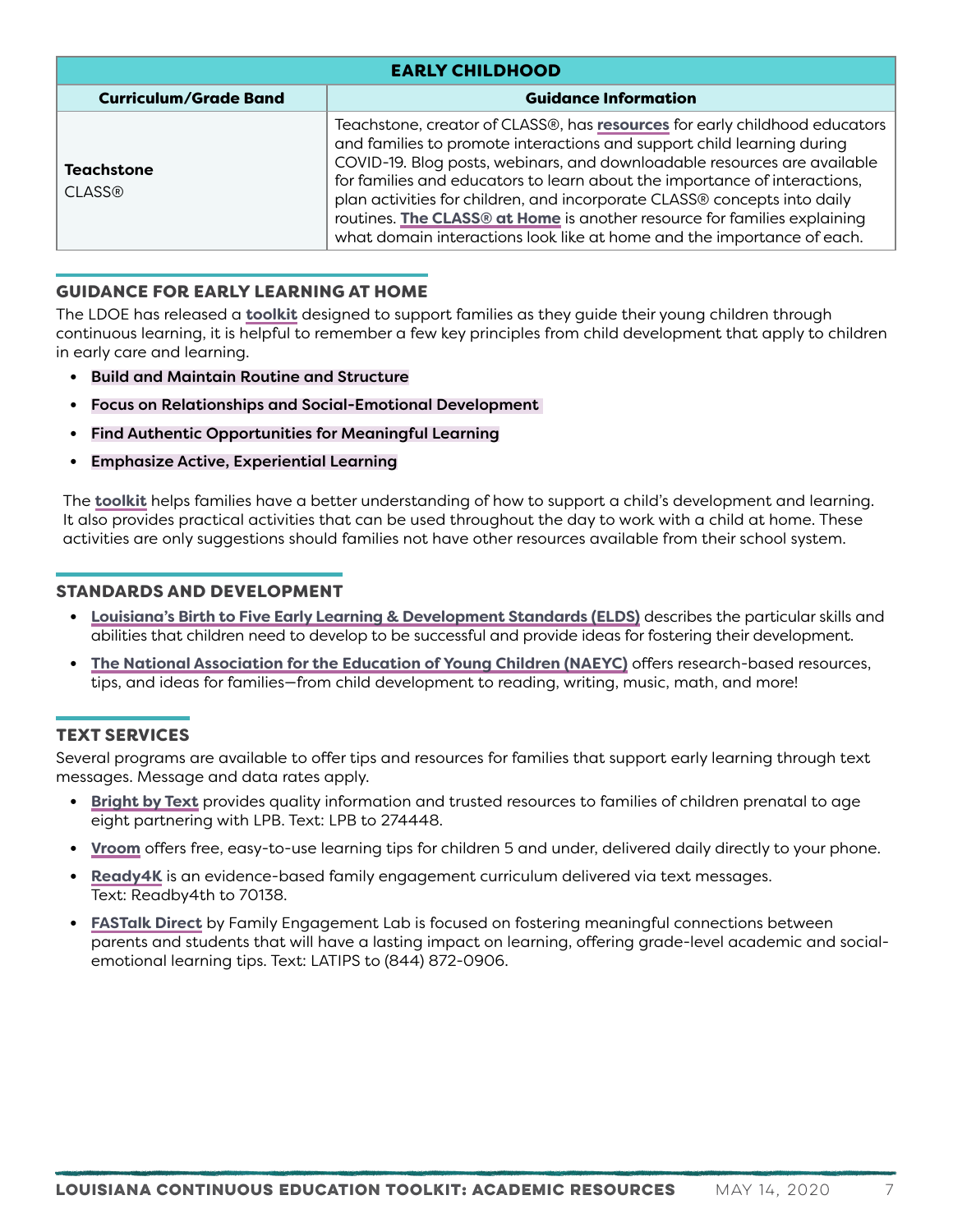<span id="page-7-0"></span>

| <b>K-12 SOCIAL STUDIES</b>                                             |                                                                                                                                                                                                                                                                                                                                               |
|------------------------------------------------------------------------|-----------------------------------------------------------------------------------------------------------------------------------------------------------------------------------------------------------------------------------------------------------------------------------------------------------------------------------------------|
| <b>Curriculum/Grade Band</b>                                           | <b>Guidance Information</b>                                                                                                                                                                                                                                                                                                                   |
| <b>Brown University</b><br>The Choices Program (9-12)<br>Supplemental  | The Choices Program offers virtual materials for subscribers.                                                                                                                                                                                                                                                                                 |
| <b>Studies Weekly, Inc</b><br>Studies Weekly (K-2, 4-5)                | The <b>Studies Weekly</b> online platform includes Student Editions with<br>audio reader capability, Teacher Editions, lesson plans, integrations,<br>assessments, and videos to engage all learners. Online access is FREE<br>until the end of the '19-20 School Year to support distance learning.                                          |
| <b>The DBQ Project</b><br>Mini DQs and DBQ (4-7, 9-12)<br>Supplemental | DBQ Online will be made available for free through July 1st. Email<br>info@dbqproject.com to gain access to free materials.                                                                                                                                                                                                                   |
| <b>LDOE</b><br>Social Studies Scope and Sequence<br>Documents (K-12)   | Tasks from the Department's <b>Social Studies scope and sequences</b><br>may be adapted for continuous learning. For example, sources from<br>instructional tasks (including articles, videos, graphs, charts, maps,<br>political cartoons, and paintings) may be assigned with accompanying<br>key questions to check student understanding. |

<span id="page-7-1"></span>

| <b>K-12 SCIENCE</b>                     |                                                                                                                                                                                                                                                                                                                                                                                                                                    |
|-----------------------------------------|------------------------------------------------------------------------------------------------------------------------------------------------------------------------------------------------------------------------------------------------------------------------------------------------------------------------------------------------------------------------------------------------------------------------------------|
| <b>Curriculum/Grade Band</b>            | <b>Guidance Information</b>                                                                                                                                                                                                                                                                                                                                                                                                        |
| <b>Amplify</b><br>Science (K-5)         | Amplify has released <i>guidance</i> that includes print materials, temporary<br>digital access for families, and parent letters. Some items are printable<br>and/or accessible for a limited time only.                                                                                                                                                                                                                           |
| <b>Great Minds</b><br>PhD Science (3-5) | Great Minds is releasing recorded <b>daily video lessons</b> and support<br>materials, organized by grade and module and viewable on any device<br>for easy access by teachers, parents, and students.                                                                                                                                                                                                                             |
| <b>Activate Learning</b><br>IQWST (6-8) | Activate Learning is offering free digital access to all Activate Learning<br>customers for the remainder of the 2019-2020 school year.                                                                                                                                                                                                                                                                                            |
| <b>OpenSciEd</b><br>$(6-8)$             | The Louisiana Guides to Piloting OpenSciEd for grades 6, 7, and 8<br>provide detailed information to support planning and access to the<br>freely available materials. Additionally, the resources in the <b>Simulation</b><br>Library can be used to have students pose questions and engage with<br>data. The OpenSciEd YouTube channel includes videotaped versions of<br>demonstrations and lab investigations for many units. |
| inquiryHub<br>(Biology)                 | The Louisiana Guide to Piloting inquiryHub provides detailed<br>information to support planning and access to the freely available<br>materials.                                                                                                                                                                                                                                                                                   |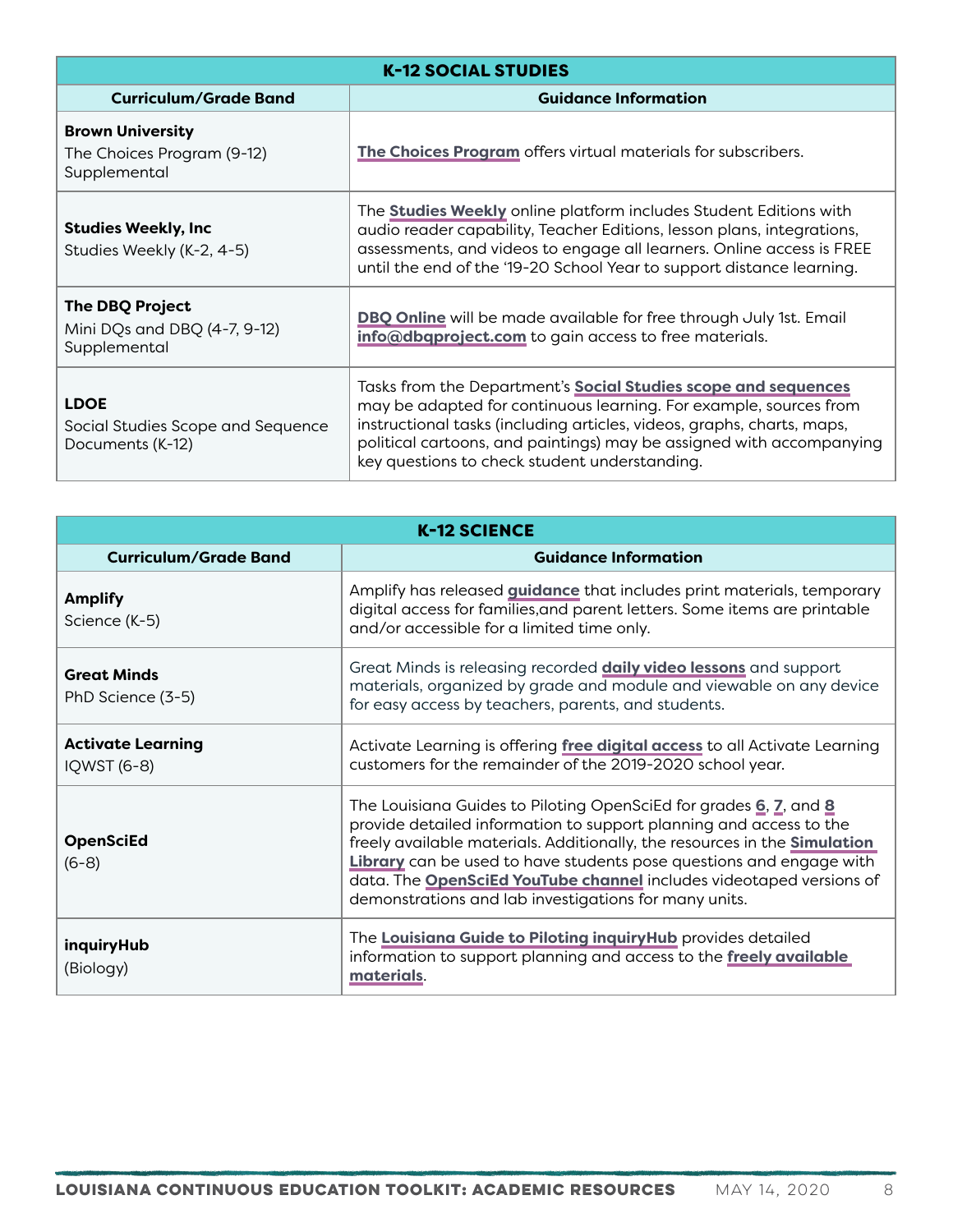## <span id="page-8-0"></span>SERVING STUDENTS WITH DISABILITIES

When planning for continuous learning, school systems should continue to provide special education and related services, including accommodations and modifications to core instructional materials, to the extent possible. School systems should intentionally plan how accommodations will be delivered in a continuous learning environment to support students with disabilities in accessing high quality instructional materials and instruction. This guidance does not replace accommodations or modifications within a student's IEP, but provides additional considerations to ensure these accommodations continue during continuous learning.

#### **Accommodations to Consider Across Approaches**

#### Assignment Organization

- **•** Provide tools for self-monitoring such as **[checklists](https://goalbookapp.com/toolkit/v/strategy/self-monitoring)**, or daily/weekly **[to-do lists](https://web.uri.edu/teachonline/the-power-of-to-do-lists/)**. Provide flexibility for students and parents along with ideas to support student motivation.
- **•** Provide clear, explicit directions for students. Some students with disabilities benefit from **[visual/pictorial directions](https://catapultlearning.com/2016/05/17/using-visual-supports-for-students-with-developmental-disabilities/)**.
- **•** Provide clear, realistic expectations for the recommended duration of work sessions, and break assignments into manageable work periods with suggested break times throughout materials to support student needs.
- **•** Provide visual support like **[social stories](http://www.researchautism.net/interventions/168/social-stories-and-autism?print=1)** and choice boards to reinforce expectations and support communication.

#### Reading & Writing

- **•** Provide sentence stems or word banks for writing assignments. Consider the students' needs for transcription and be sure to include those in the assignment directions.
- **•** Use guided note templates with fill in the blanks to support students in synthesizing information. These materials may include pictures where appropriate.

#### Assistive Technology & Other Tools

- **•** Support parents in continuing to use assistive technology during instructional time.
- **•** Include directions in lesson assignments for fidget tools or other tools to help students focus.
- **•** Provide suggestions and guidance for peer support at home or through digital platforms.
- **•** Provide suggestions for ways to use household materials and toys to aid multi-sensory and hands-on experiences.

#### **Accommodation Considerations for High-Tech Approaches**

- **•** Record videos or live lessons to support pause and replay options, if possible.
- **•** Provide written and explicit directions or scripts for lessons and tasks along with verbal directions during video lessons.
- **•** Include accessibility features within lesson directions. For example, open a PDF document and then turn on the magnification tool.
- **•** Use read aloud resources such as **[Kurzweil 3000](https://www.kurzweiledu.com/default.html)**.
- **•** Use digital mapping resources such as **[Coggle](https://chrome.google.com/webstore/detail/coggle-collaborative-mind/hbcapocoafbfccjgdgammadkndakcfoi?hl=en-GB)**.
- **•** Embed visual timers into lesson materials, where appropriate.
- **•** Consider the motor functioning required to use technology and provide alternate modes of expression such as writing instead of typing, speech-to-text functions, recorded voice responses, and push button responses.

#### **Accommodation Considerations for Low-Tech Approaches**

- **•** Offer one-on-one teleconferencing with support staff to review directions and model a portion of the assignment or task for students and parents.
- **•** Provide support for read aloud including one on one phone calls and pre-recording.

#### Additional resources for serving students with disabilities:

- **• [Continuous Education for Students with Disabilities: Staffing Guidance](https://www.louisianabelieves.com/docs/default-source/covid-19-resources/continuous-education-for-students-with-disabilities---staffing-guidance.pdf)**
- **• [Continuous Education for Students with Disabilities: Accessibility of Instructional Materials](https://www.louisianabelieves.com/docs/default-source/covid-19-resources/continuous-education-for-students-with-disabilities---accessibility-of-instructional-materials.pdf)**
- **• [Continuous Education for Students with Disabilities: Direct Services](https://www.louisianabelieves.com/docs/default-source/covid-19-resources/continuous-education-for-students-with-disabilities---direct-services.pdf)**
- **• [Partnerships for Success Guide](https://www.louisianabelieves.com/docs/default-source/students-with-disabilities/partnerships-for-success-guide.pdf)** includes teletherapy options for direct services for students with disabilities.
- **•** Louisiana's Accessible Education Materials (AEM) and Assistive Technology Initiative (LATI) **[Center](https://lsvi.org/related_services/limc)** provides school systems with accessible education materials, consultation, and other supports. School systems can submit a service **[request](https://docs.google.com/forms/d/1w22ZiPDccI_KoX1qLVAqFvlYOg6hPUS5bpRnX7X0J_M/viewform?edit_requested=true)** at any time.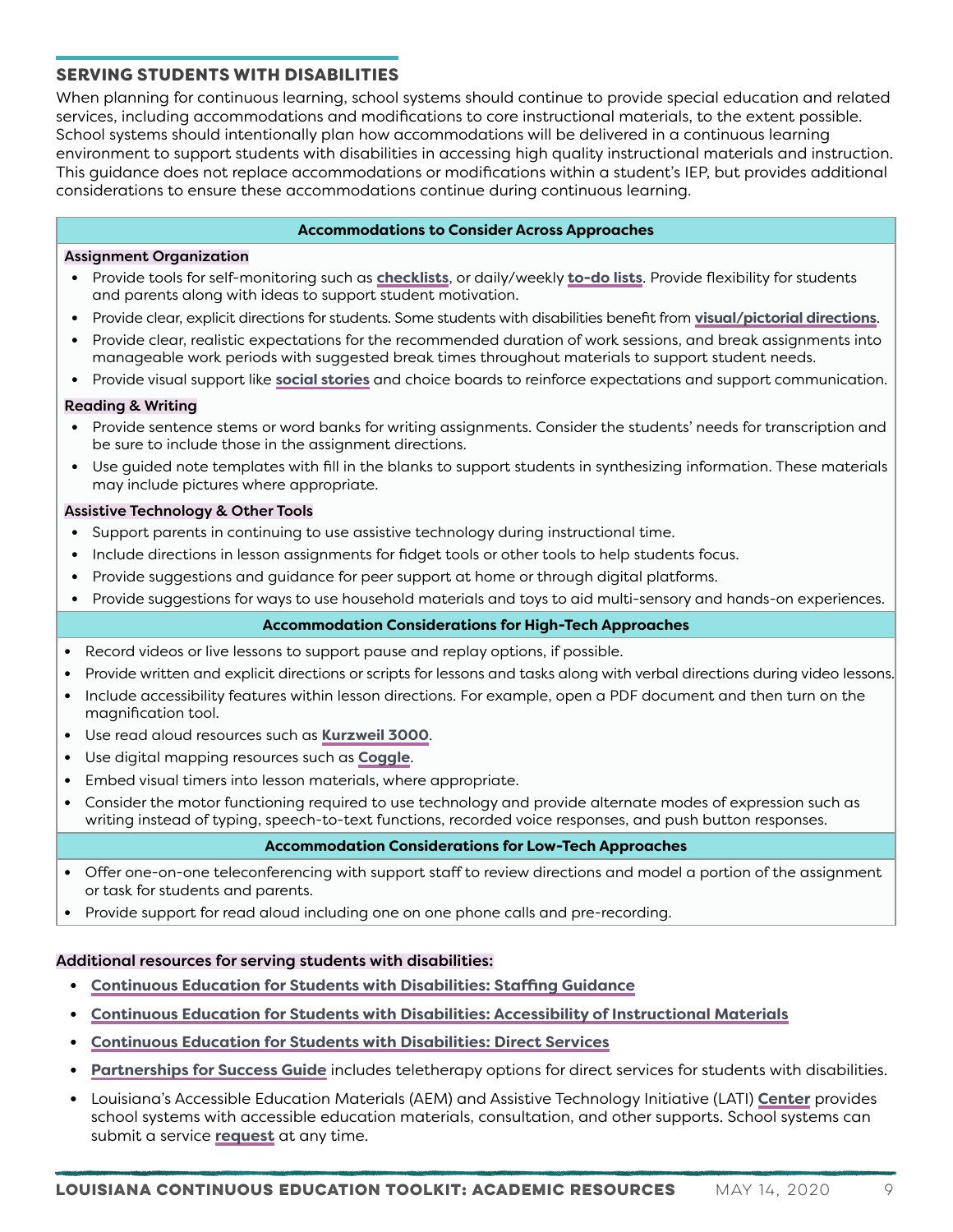# <span id="page-9-0"></span>**ADDITIONAL RESOURCES**

#### <span id="page-9-1"></span>PBS

The Department is working with Louisiana Public Broadcasting to do the following:

- **•** Ensure their "**[At Home Learning](https://www.lpb.org/education/home/at-home-learning)**" website includes links to Department-produced guidance.
- **•** Assist them in choosing educational programming that is most closely aligned to Louisiana student standards, whenever possible. Access the **[LBP broadcasting schedule here](https://www.lpb.org/schedule)**.

**[Bright by Text](https://www.lpb.org/education/home/bbt)** provides quality information and trusted resources to families of children prenatal to age eight partnering with LPB. Text: LPB to 274448.

#### <span id="page-9-2"></span>WORLD LANGUAGES

The Department's World Languages team in collaboration with the Nebraska Department of Education has created the **[World Language Guidance](https://www.louisianabelieves.com/docs/default-source/continuous-education/world-language-guidance.pdf?sfvrsn=781a9b1f_2)**. This guide provides a compilation of resources for world language teachers and parents.

#### <span id="page-9-3"></span>PHYSICAL EDUCATION

These **[at-home resources](https://www.louisianabelieves.com/docs/default-source/continuous-education/physical-education-resources.pdf?sfvrsn=791a9b1f_2)** are offered to support teachers and students in physical education.

#### <span id="page-9-4"></span>AP/IB/CLEP EXAM SOLUTIONS

The Department has released **[exam guidance](https://www.louisianabelieves.com/docs/default-source/louisiana-believes/exam-guidance-solutions.pdf?sfvrsn=3cee9b1f_2)** around Advanced Placement Exams, International Baccalaureate, and the College Board's College-Level Examination Program. This guidance will be updated as information is made available.

#### <span id="page-9-5"></span>COURSE CHOICE

Opportunities are available through Supplemental Course Academy/Course Choice for students to access online learning opportunities. The Supplemental Course Academy/Course Choice program **[Frequently Asked Questions](https://www.louisianabelieves.com/docs/default-source/louisiana-believes/sca-faq.pdf?sfvrsn=c2e59b1f_2)** document has information available regarding students currently enrolled in courses and opportunities for new enrollments including an **[Intersession catalog](https://www.louisianabelieves.com/docs/default-source/louisiana-believes/19-20_intersessionproviderdirectory.pdf?sfvrsn=c3e59b1f_2)** of options and **[directions for registering](https://www.louisianabelieves.com/docs/default-source/louisiana-believes/19-20_intersessionregistrationprocedures.pdf?sfvrsn=dce59b1f_2)** for intersession courses.

#### <span id="page-9-6"></span>ACT PREP

Several Supplemental Course Academy/Course Choice providers and additional providers have content available through June 30 for **[ACT preparation](https://www.louisianabelieves.com/docs/default-source/louisiana-believes/sca_act-providers_v2.pdf?sfvrsn=c7e59b1f_2)**.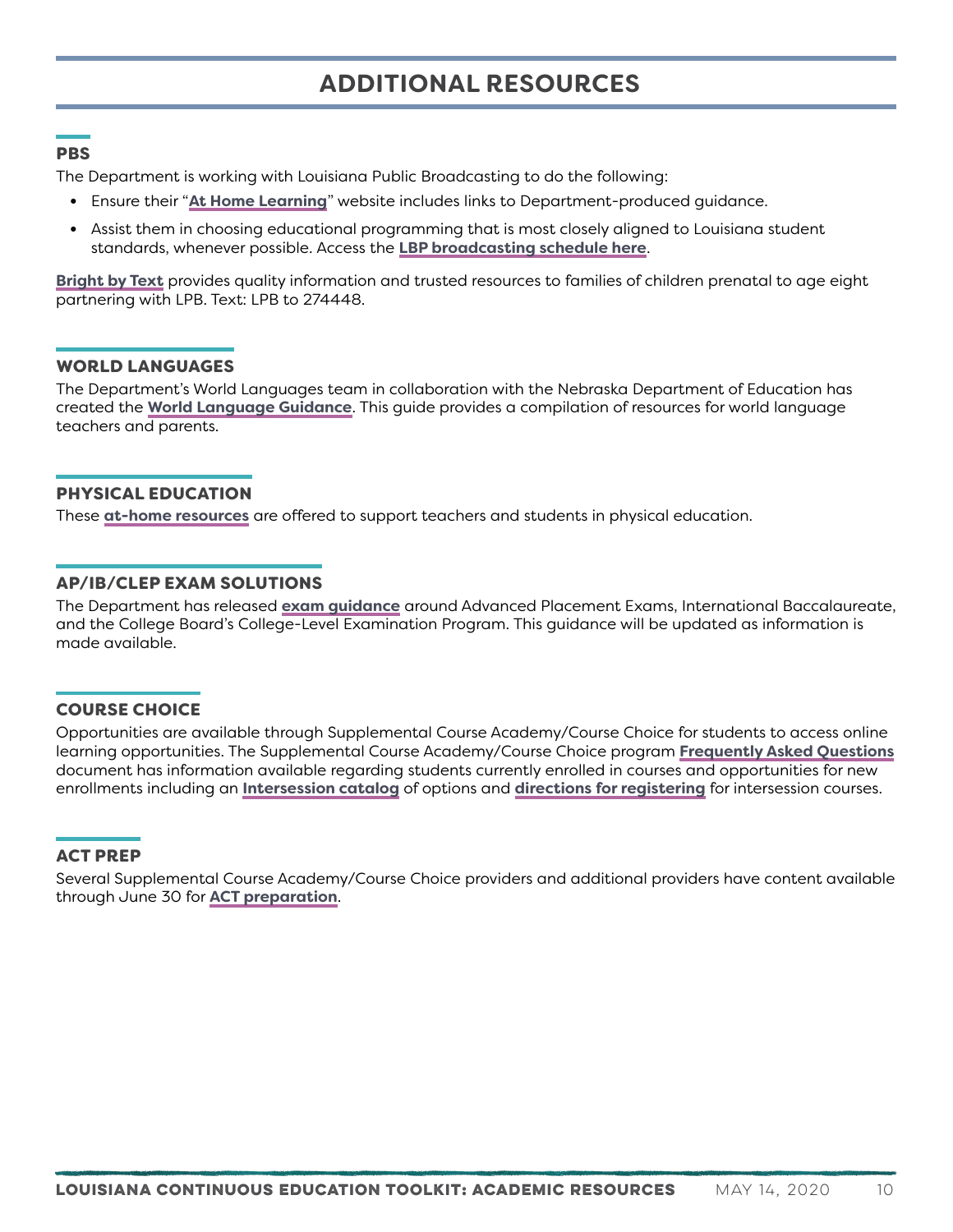## <span id="page-10-0"></span>CAREER AND TECHNICAL EDUCATION

Options are available for students to engage with instruction that aligns with Industry Based Credentials and/or industry valued technical knowledge. Below is a grid of continuous learning opportunities available to students. School systems may use Career Development Funds (CDF), Perkins Funds or other available funds to support the options below.

| <b>Vendor Name/</b><br><b>Program Title</b>                                                                                            | <b>IBC Alignment</b>                                                                                                                                        | <b>Overview</b>                                                                                                                                                                                                                                                                                                                                | <b>Purchasing Options</b><br><b>Testing IBC</b><br><b>Information</b>                                                                                                                            |
|----------------------------------------------------------------------------------------------------------------------------------------|-------------------------------------------------------------------------------------------------------------------------------------------------------------|------------------------------------------------------------------------------------------------------------------------------------------------------------------------------------------------------------------------------------------------------------------------------------------------------------------------------------------------|--------------------------------------------------------------------------------------------------------------------------------------------------------------------------------------------------|
| <b>Adobe Education</b><br><b>Exchange</b><br>Curriculum, Lesson<br>Plans, Assets, Projects                                             | Photoshop<br>InDesign<br>Illustrator<br>Animate<br>$\bullet$<br>Premier Pro<br>Dreamweaver                                                                  | <b>Adobe Education Exchange has</b><br>assembled resources and learning<br>opportunities to help educators<br>engage students through online<br>learning.                                                                                                                                                                                      | Content on Adobe<br><b>Education Exchange</b><br>is available at no cost.<br><b>Temporary at-home</b><br>access to Creative<br>Cloud.<br><b>Certiport Exams from</b><br><b>Home Pilot Option</b> |
| <b>American Health</b><br><b>Information</b><br><b>Management</b><br><b>Association (AHIMA)</b><br>Virtual Lab (vlab) and<br>test prep | Certified Coding<br>Associate (CCA)                                                                                                                         | <b>American Health Information</b><br><b>Management Association (AHIMA)</b><br>Certified Coding Associates who<br>hold the CCA credential have<br>demonstrated coding competency<br>across all settings, including<br>hospitals and physician practices.                                                                                       | <b>AHIMA testing</b><br>updates<br><b>Vlab student</b><br>information                                                                                                                            |
| <b>American Hotel and</b><br><b>Lodging Educational</b><br><b>Institution</b><br>Self Paced Study and<br><b>Testing Kits</b>           | <b>Certified Guest</b><br>Room Attendant<br><b>Certified Guest</b><br>$\bullet$<br>Service Professional<br><b>Front Desk</b><br>$\bullet$<br>Representative | <b>American Hotel and Lodging</b><br><b>Educational Institution provides</b><br>online learning for hotel hospitality                                                                                                                                                                                                                          | <b>Purchasing options -</b><br>includes training and<br>certification                                                                                                                            |
| <b>American Welding</b><br><b>Society (AWS)</b><br>Supplemental<br>learning modules                                                    |                                                                                                                                                             | American Welding Society (AWS)<br>has a variety of supplemental<br>learning options available <b>Welding</b><br><b>Fundamentals I, II, III, Fabrication</b><br>Math I and II, Safety in Welding,<br><b>Understanding Welding Symbols,</b><br>The Science of Non-Destructive<br><b>Testing, Destructive Testing, and</b><br><b>Metallurgy I</b> | <b>Purchasing Options</b>                                                                                                                                                                        |
| <b>Apple Education</b><br>iBook and Exam Prep                                                                                          | App Development<br>with Swift                                                                                                                               | <b>App Development with Swift</b><br>Certification curriculum follows a<br>practical, step-by-step approach to<br>learning iOS development tools and<br>basic programming concepts using<br>Swift as the language.                                                                                                                             | <b>Free download</b><br>through iBooks app<br><b>Certiport Exams</b><br>from Home Pilot<br>Options                                                                                               |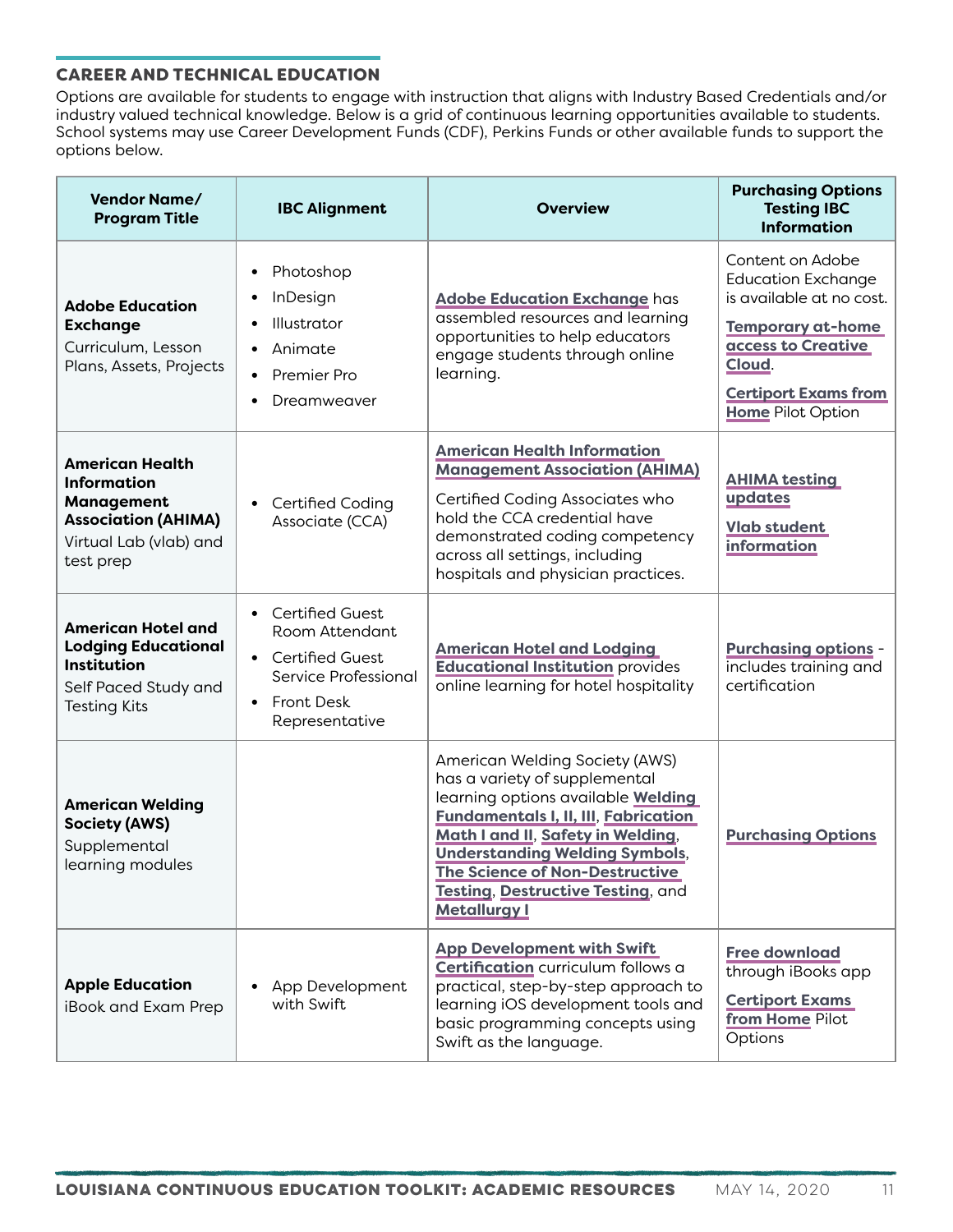| <b>Vendor Name/</b><br><b>Program Title</b>                                                | <b>IBC Alignment</b>                                                                                                                                                 | <b>Overview</b>                                                                                                                                                                                                                                                                                                                 | <b>Purchasing Options</b><br><b>Testing IBC</b><br><b>Information</b>                                                                                                                                                                                                          |
|--------------------------------------------------------------------------------------------|----------------------------------------------------------------------------------------------------------------------------------------------------------------------|---------------------------------------------------------------------------------------------------------------------------------------------------------------------------------------------------------------------------------------------------------------------------------------------------------------------------------|--------------------------------------------------------------------------------------------------------------------------------------------------------------------------------------------------------------------------------------------------------------------------------|
| <b>AutoDesk Design</b><br><b>Academy</b><br>Self Study Kits                                | Inventor<br>AutoCAD<br>Revit                                                                                                                                         | As members of <b>Autodesk Design</b><br><b>Academy</b> , students and educators<br>can access free design software,<br>along with educational resources<br>including self-paced online courses,<br>guided webinars, tutorials, class<br>projects, and curriculum for all levels.                                                | <b>Access to Content</b><br><b>At-home access to</b><br><b>AutoDesk software</b><br><b>Certiport Exams</b><br>from Home Pilot<br>Option                                                                                                                                        |
| <b>Brain Buffet</b><br>Test Prep and<br>Project-based<br>Learning                          | Photoshop<br>InDesign<br>Illustrator<br>Animate<br>$\bullet$<br>Premier Pro<br>Dreamweaver<br>Microsoft Office<br>Specialist                                         | Brain Buffet offers options for self-<br>paced project based learning and<br>tutorials on a range of Adobe and<br>Microsoft software.                                                                                                                                                                                           | A 90 day free trial<br>can be requested<br>through a Certiport<br>Account affiliated<br>with a Certiport<br><b>Authorized Testing</b><br>Center (CATC).<br><b>Temporary at-home</b><br>access to Creative<br>Cloud.<br><b>Certiport Exams from</b><br><b>Home Pilot Option</b> |
| <b>CADLearning</b><br>Self Paced, Videos,<br>Exercise Files, and<br>Assessments            | Autodesk CAD<br>Autodesk Inventor<br>Autodesk Revit<br>Autodesk 3ds Max<br>Autodesk Maya<br>٠                                                                        | <b>CADLearning</b> customizable learning<br>systems identify and address<br>knowledge gaps and provide in-<br>application support.                                                                                                                                                                                              | A 90 day free trial<br>can be requested<br>through a Certiport<br>Account affiliated<br>with a Certiport<br><b>Authorized Testing</b><br>Center (CATC).<br>At-home access to<br><b>AutoDesk software</b><br><b>Certiport Exams from</b><br><b>Home Pilot Option</b>            |
| <b>CareerSafe Online</b><br>Web-based<br>certification                                     | OSHA <sub>10</sub><br>Construction<br>OSHA 10 General<br>٠<br>Industry                                                                                               | <b>CareerSafe Online Courses - 10 hour</b><br>online training and certification.<br>Includes videos, real life scenarios<br>and interactive elements including<br>customized instruction for Healthcare,<br>Agriculture, Automotive, Culinary,<br>Manufacturing, and Cosmetology.                                               | <b>Purchasing Options</b>                                                                                                                                                                                                                                                      |
| <b>Certified Internet</b><br><b>Web Professional</b><br>(CIW) Certified<br>Self Study Kits | Internet Business<br>$\bullet$<br>Site Development<br><b>Web Foundations</b><br>Network<br>Technology<br><b>Advanced HTML</b><br>and CSS3<br>E-Commerce<br>$\bullet$ | The CIW Core Curriculum focuses<br>on the foundational standards<br>and job skills that enable the<br>Internet to function, including Web<br>design, development, security,<br>administration, CIW certifications<br>verify that certified individuals have<br>the job skills necessary to master a<br>technology-driven world. | <b>Purchasing Options</b><br><b>Testing Options for</b><br><b>CIW</b>                                                                                                                                                                                                          |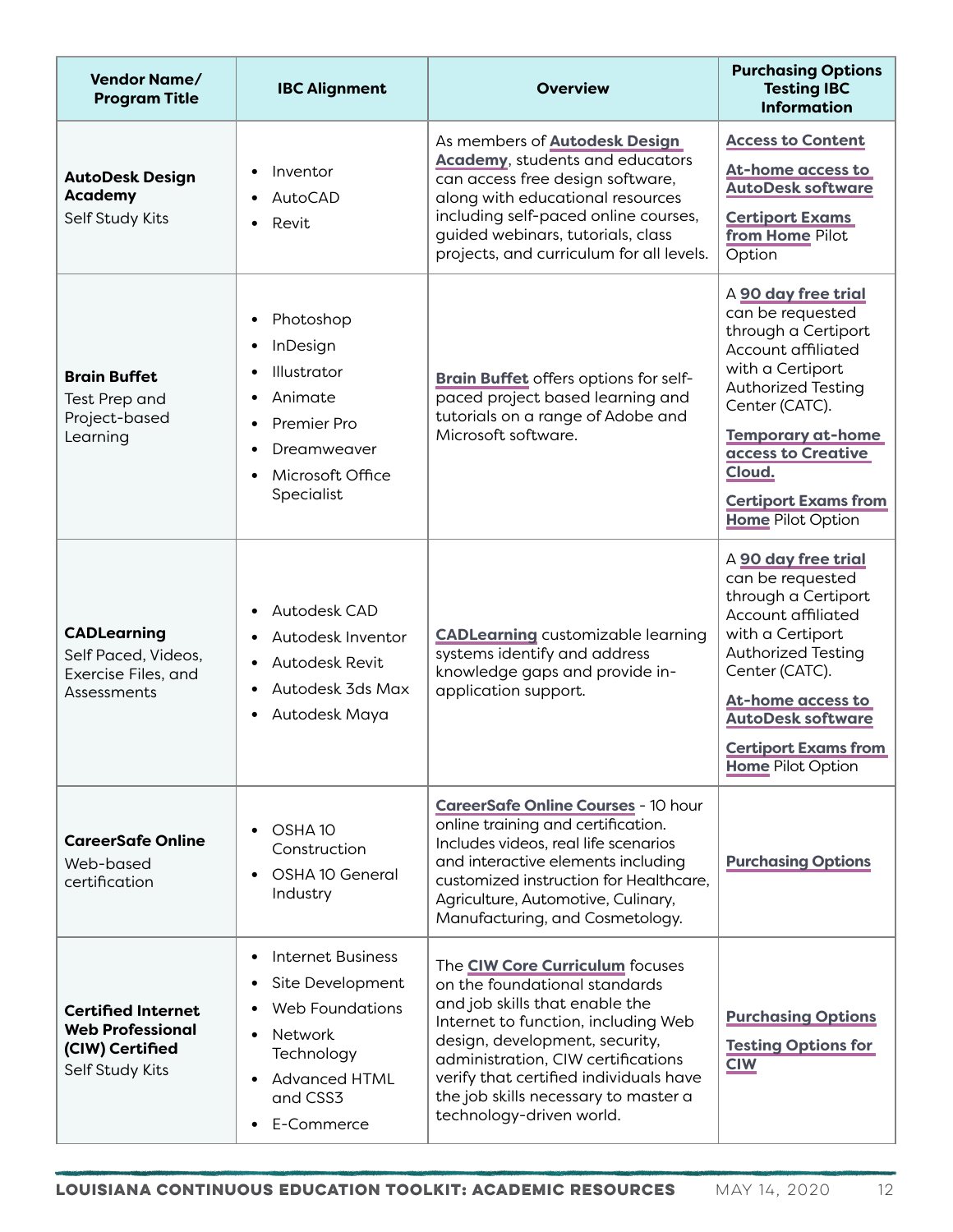| <b>Vendor Name/</b><br><b>Program Title</b>                                                          | <b>IBC Alignment</b>                                                                                                                                                                                                                                                                                                                 | <b>Overview</b>                                                                                                                                                                                                                          | <b>Purchasing Options</b><br><b>Testing IBC</b><br><b>Information</b>                                                                                                                                                                                                      |
|------------------------------------------------------------------------------------------------------|--------------------------------------------------------------------------------------------------------------------------------------------------------------------------------------------------------------------------------------------------------------------------------------------------------------------------------------|------------------------------------------------------------------------------------------------------------------------------------------------------------------------------------------------------------------------------------------|----------------------------------------------------------------------------------------------------------------------------------------------------------------------------------------------------------------------------------------------------------------------------|
| <b>Code Avengers</b><br><b>Self Paced</b>                                                            |                                                                                                                                                                                                                                                                                                                                      | Code Avengers is a self-paced K-14<br>curriculum that covers topics such<br>as computational thinking and<br>a variety of languages including<br>Javascript, HTML, CSS, and Python.                                                      | A 90 day free trial<br>can be requested<br>through a Certiport<br>Account affiliated<br>with a Certiport<br>Authorized Testing<br>Center (CATC).                                                                                                                           |
| <b>CompTIA</b><br>Self Paced, Labs,<br>Exam Prep                                                     | $\bullet$ $A+$<br><b>IT Fundamentals</b><br>Network +<br>Security +                                                                                                                                                                                                                                                                  | <b>CompTIA</b> has various options<br>available for remote learning<br>including eLearning with CertMaster<br>Learn, Interactive Labs with<br>CertMaster Labs, Exam Prep with<br>CertMaster Practice, eBooks, and<br><b>Study Guides</b> | <b>Purchasing Options</b><br><b>Testing Options for</b><br><b>CompTIA</b>                                                                                                                                                                                                  |
| <b>Electrical Training</b><br>Online course                                                          | Electrical training<br>Alliance (etA)                                                                                                                                                                                                                                                                                                | etA offers web based computer<br>mediated training available for all<br>etA IBCs                                                                                                                                                         | Email<br>Isejatc@electrical<br>trainingalliance.org<br>for access                                                                                                                                                                                                          |
| <b>Equipment &amp; Engine</b><br><b>Training Council</b><br>Principles of Small<br>Engine Technology |                                                                                                                                                                                                                                                                                                                                      | <b>Equipment &amp; Engine Training</b><br><b>Council (EETC)</b> offers web based<br>computer mediated training<br>available for the Principles of Small<br>Engine Technology.                                                            | <b>Purchasing Options</b>                                                                                                                                                                                                                                                  |
| <b>GMetrix</b><br><b>Training and Practice</b><br><b>Tests</b>                                       | Photoshop<br>InDesign<br>Illustrator<br>Animate<br>Premier Pro<br>٠<br>Dreamweaver<br>CompTIA A+<br>CompTIA IT<br>Fundamentals<br>CompTIA Network+<br>٠<br>CompTIA Security+<br>Internet Core<br>Competency<br>Certification (IC3)<br>Entrepreneurship &<br><b>Small Business (ESB)</b><br>Microsoft Office<br>٠<br>Specialist (MOS) | <b>GMetrix</b> includes timed and<br>untimed testing options and online<br>administration and tracking tools for<br>instructors.                                                                                                         | A 90 day free trial<br>can be requested<br>through a Certiport<br>Account affiliated<br>with a Certiport<br><b>Authorized Testing</b><br>Center (CATC).<br><b>Temporary at-home</b><br>access to Creative<br>Cloud.<br><b>Certiport Exams</b><br>from Home Pilot<br>Option |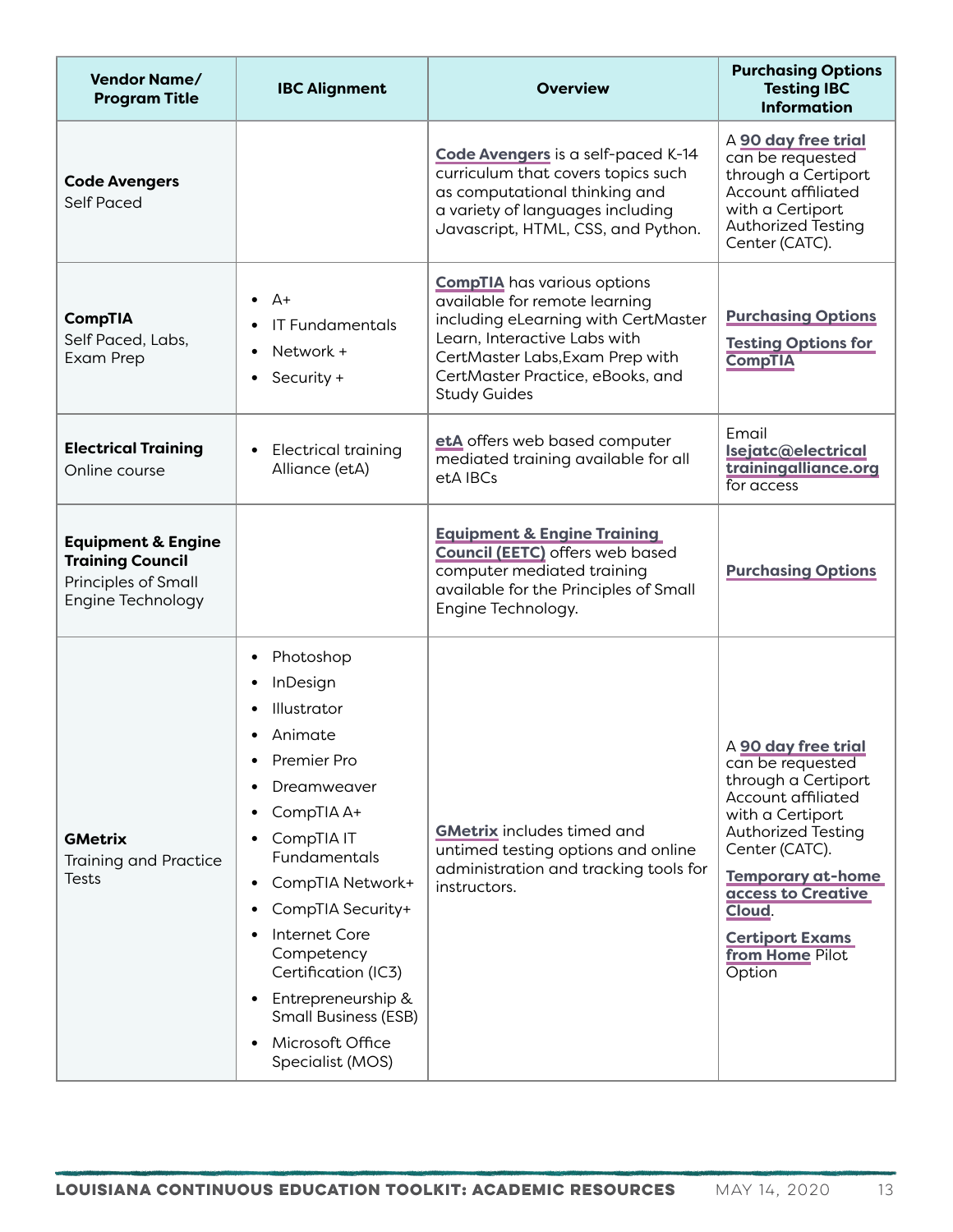| <b>Vendor Name/</b><br><b>Program Title</b>                                                | <b>IBC Alignment</b>                                                                                                                                                                                                                                                                                                  | <b>Overview</b>                                                                                                                                                                                                                                                              | <b>Purchasing Options</b><br><b>Testing IBC</b><br><b>Information</b>                                                                                                                                                                                                      |
|--------------------------------------------------------------------------------------------|-----------------------------------------------------------------------------------------------------------------------------------------------------------------------------------------------------------------------------------------------------------------------------------------------------------------------|------------------------------------------------------------------------------------------------------------------------------------------------------------------------------------------------------------------------------------------------------------------------------|----------------------------------------------------------------------------------------------------------------------------------------------------------------------------------------------------------------------------------------------------------------------------|
| Jasperactive<br>Self Paced, Lessons,<br>Quizzes, Exercises                                 | Microsoft Office<br>Specialists (MOS)                                                                                                                                                                                                                                                                                 | Jasperactive benchmark<br>assessments. Based on results, the<br>platform creates lessons, quizzes<br>and exercises. Include GMetrix<br>practice tests in English and Spanish                                                                                                 | A 90 day free trial<br>can be requested<br>through a Certiport<br>Account affiliated with<br>a Certiport Authorized<br>Testing Center (CATC).                                                                                                                              |
| <b>LearnKey</b><br>Project-based,<br>Hands-on Activities,<br>Quizzes                       | Photoshop<br>InDesign<br>Illustrator<br>Animate<br>Premier Pro<br>Dreamweaver<br>CompTIA A+<br>CompTIA IT<br>Fundamentals<br>CompTIA Network+<br>CompTIA Security+<br>Internet Core<br>Competency<br>Certification (IC3)<br>Entrepreneurship &<br><b>Small Business (ESB)</b><br>Microsoft Office<br>Specialist (MOS) | <b>LearnKey</b> prepares students for<br>leading industry certifications using<br>on-demand education project-based<br>learning and hands-on activities.                                                                                                                     | A 90 day free trial<br>can be requested<br>through a Certiport<br>Account affiliated<br>with a Certiport<br><b>Authorized Testing</b><br>Center (CATC).<br><b>Temporary at-home</b><br>access to Creative<br>Cloud.<br><b>Certiport Exams</b><br>from Home Pilot<br>Option |
| <b>Louisiana Board of</b><br>Health<br>Nurse Aide                                          | <b>Certified Nurse</b><br>Assistant (CNA)                                                                                                                                                                                                                                                                             | <b>COVID 19 Exceptions: Clinical</b><br>instruction; Competency testing                                                                                                                                                                                                      | <b>Nurse Aide</b><br><b>Competency</b><br><b>Evaluation Request</b>                                                                                                                                                                                                        |
| <b>Louisiana FFA</b><br>Learning resources                                                 |                                                                                                                                                                                                                                                                                                                       | Louisiana FFA has a variety of<br>e-learning resources available for<br>Agricultural education                                                                                                                                                                               |                                                                                                                                                                                                                                                                            |
| <b>National</b><br><b>HealthCareer</b><br><b>Association</b><br>Study Guides, Exam<br>Prep | <b>Certified Clinical</b><br><b>Medical Assistant</b><br><b>Certified Patient</b><br>Care Technician<br>Pharmacy<br>Technician<br>Certification (ExCPT)                                                                                                                                                               | <b>NHA</b> has resources available to<br>help transition to remote learning<br>for Medical Assistant, Patient<br>Care Technician, and Pharmacy<br>Technician programs.<br>Personability includes interactive<br>simulations to build essential soft<br>skills in healthcare. | <b>Purchasing Options</b><br><b>Remote Video</b><br><b>Proctoring with</b><br>Proctor U.                                                                                                                                                                                   |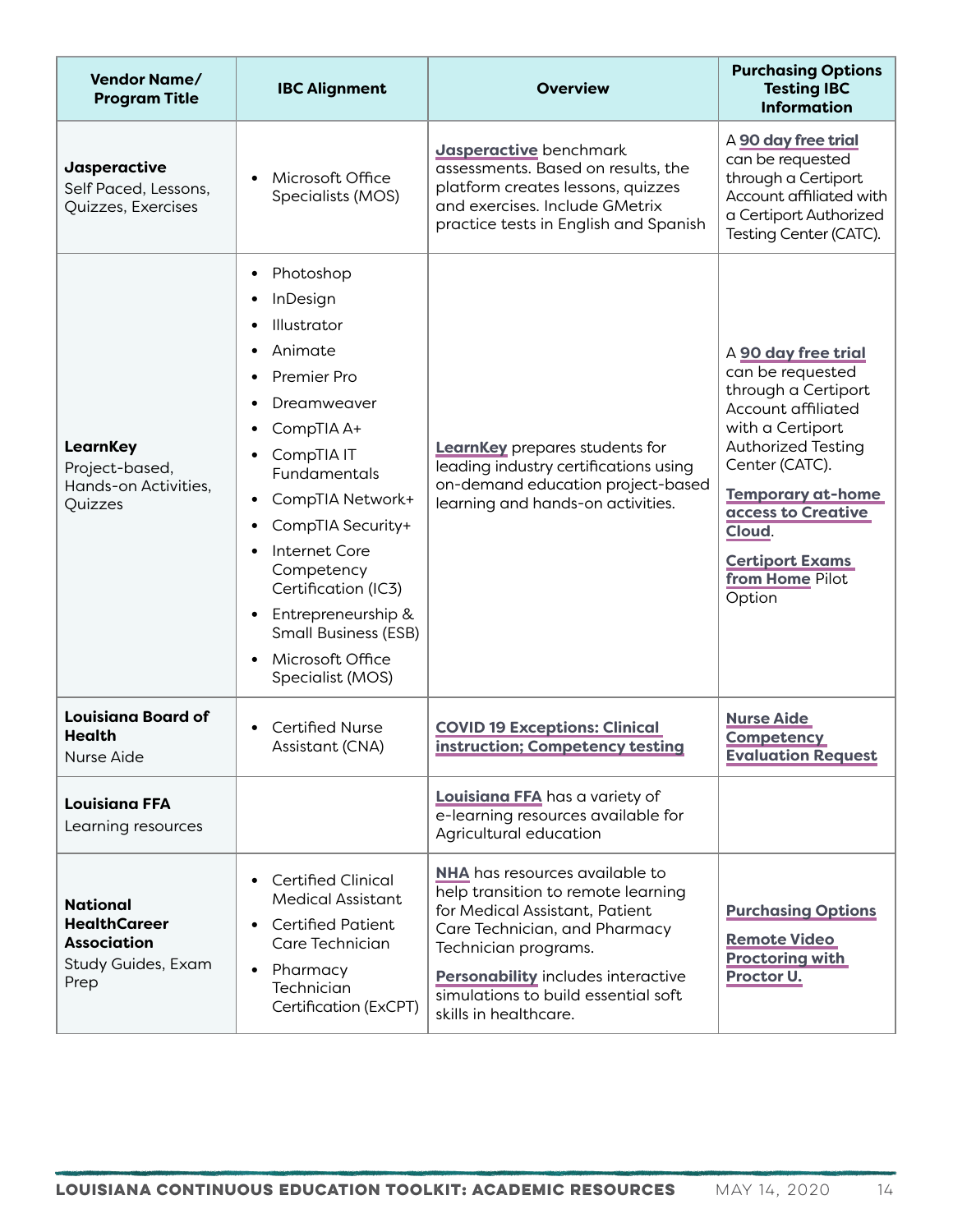| <b>Vendor Name/</b><br><b>Program Title</b>                                                 | <b>IBC Alignment</b>                                                                                                                    | <b>Overview</b>                                                                                                                                                                                                                                                                                                                          | <b>Purchasing Options</b><br><b>Testing IBC</b><br><b>Information</b>                                                                                                                                                                  |
|---------------------------------------------------------------------------------------------|-----------------------------------------------------------------------------------------------------------------------------------------|------------------------------------------------------------------------------------------------------------------------------------------------------------------------------------------------------------------------------------------------------------------------------------------------------------------------------------------|----------------------------------------------------------------------------------------------------------------------------------------------------------------------------------------------------------------------------------------|
| <b>National Restaurant</b><br><b>Association</b><br><b>Educational</b><br><b>Foundation</b> | <b>ProStart National</b><br>Certificate of<br>Achievement                                                                               | <b>National Restaurant Association</b><br><b>Educational Foundation culinary</b><br>techniques and management skills.                                                                                                                                                                                                                    | <b>Access request</b><br>to 1st Edition of<br><b>VitalSource etext</b><br><b>Remote Proctoring</b><br>options                                                                                                                          |
| <b>National Retail</b><br><b>Federation (NRF)</b><br><b>Foundation</b><br>Self-paced        | Customer Service<br>and Sales                                                                                                           | <b>National Retail Federation</b><br>Foundation is an online, self-paced<br>course that teaches customer<br>service skills and math skills to<br>conduct sales transactions in the<br>retail industry.                                                                                                                                   | <b>Training and Testing</b><br>for Customer Service<br>& Sales<br>Remote non-<br>proctored testing<br>policy from NRF                                                                                                                  |
| <b>NCCERConnect</b><br>Course Management,<br>eText, Multimedia<br>library                   | Carpentry<br>$\bullet$<br>Core Curriculum<br>$\bullet$<br>Electrical<br>$\bullet$<br>$\bullet$ HVAC<br>Plumbing<br>Welding<br>$\bullet$ | Many of <b>NCCERConnect</b> is an<br>online course management solution<br>that contains a rich media eText.<br>gradebook and multimedia library<br>for a wide variety of NCCER content.<br>NCCER has initiated a LinkedIn<br><b>Group for NCCER Craft Instructors</b><br>to provide free resources to assist<br>NCCER training programs. | Email william.<br>underwood@<br>pearson.com for<br>access<br><b>NCCER online</b><br>proctoring is<br>available for module<br>(knowledge or<br>written) tests only<br>Performance Profile<br>assessments only<br>available face to face |
| <b>North America's</b><br><b>Building Trades</b><br><b>Union (NABTU)</b>                    | Multi-Craft<br>$\bullet$<br>Curriculum (MC3)                                                                                            | <b>North America's Building Trades</b><br><b>Union (NABTU)</b> apprenticeship<br>readiness program for skilled trades<br>has developed online training.                                                                                                                                                                                  | <b>Online curriculum</b><br>and assessment<br>For further<br>information and<br>pricing options,<br>Contact Tom<br>Kriger at tkriger@<br>nabtu.org or<br>Nicole Schwartz at<br>nschwartz@nabut.<br>org                                 |
| <b>ServSafe</b><br>Online Training and<br>Exam                                              | ServeSafe Food<br>$\bullet$<br>Handler                                                                                                  | ServSafe Food Handler is an online<br>program that delivers consistent<br>food safety training                                                                                                                                                                                                                                           | <b>Free online training</b><br>and testing options                                                                                                                                                                                     |